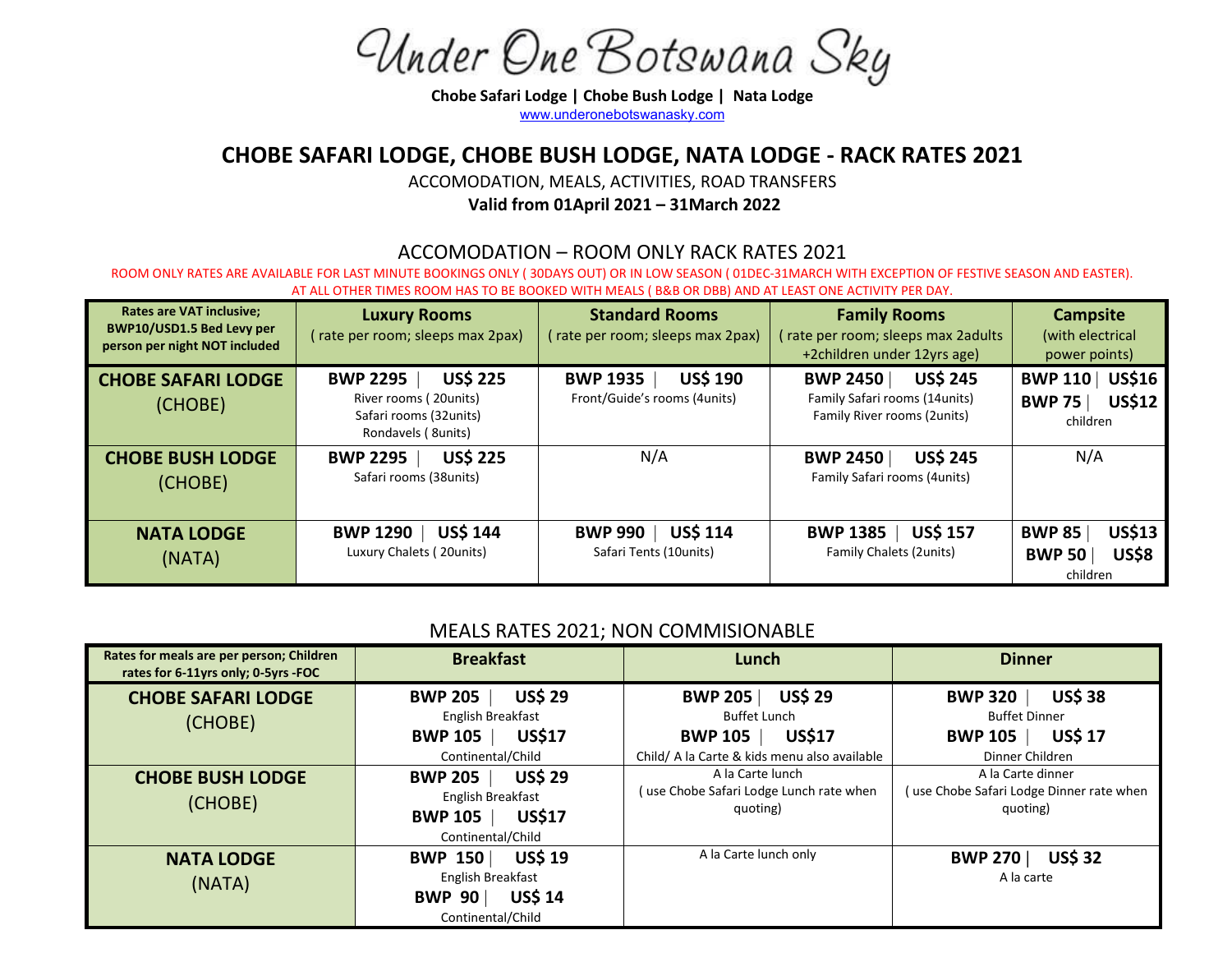# ACTIVITIES RATES 2021; NON COMMISIONABLE

| <b>ACTIVITIES CHOBE ( FOR CHOBE SAFARI LODGE &amp; CHOBE BUSH LODGE)</b>                        |                                     |                                                               |                                                     |                                                                                       |                                    |
|-------------------------------------------------------------------------------------------------|-------------------------------------|---------------------------------------------------------------|-----------------------------------------------------|---------------------------------------------------------------------------------------|------------------------------------|
| Rates for activities are PER PERSON;<br>Children rates for 5-11yrs only;<br>0-4yrs -FOC         | <b>Departures</b>                   | <b>Includes</b>                                               | <b>Excludes</b>                                     | <b>Rate Adult</b>                                                                     | <b>Rate Children</b><br>$5-11$ yrs |
| <b>GAME DRIVE (3hrs); min 2pax</b><br><b>PRIVATE GAME DRIVE (3hrs)</b>                          | 6am/3pm                             | AM: Tea, coffee, rusks<br>PM: water                           | Park fee per day<br>BWP 70/ USD 12                  | <b>US\$44</b><br><b>BWP 325</b><br>BWP 2595   US\$ 353<br>Per vehicle/3hrs game drive | <b>BWP 160   US\$ 23</b>           |
| <b>BOAT CRUISE (3hrs); min 2pax</b>                                                             | 3 pm                                | Cash bar on board                                             | Park fee per day<br>BWP 70/ USD 12<br>Drinks        | BWP 315  <br><b>US\$ 40</b>                                                           | BWP 130  <br><b>US\$ 19</b>        |
| <b>PRIVATE BOAT HIRE (min2hrs)</b><br>1-6pax (boat rate per 1hr)<br>7-15pax (boat rate per 1hr) | between7am to<br>2pm;min2hrs        | Boat hire, guide, cool box with<br>ice                        | Park fee per day<br>BWP 70/ USD 12<br><b>Drinks</b> | BWP 440   US\$ 55<br>BWP 845   US\$ 100                                               | N/A                                |
| <b>FISHING Namibia (rate per</b><br>hour); max 3pax per boat                                    | Between 8am to 4pm;<br>min 2hrs     | Fishing tackle, coolerbox with<br>ice                         | Drinks; Visa fees where<br>applicable               | BWP 440   US\$ 55                                                                     | N/A                                |
| <b>NAMIBIAN VILLAGE WALK;</b><br>(2hrs); min 2pax                                               | Between<br>8am to<br>2pm            | Mineral water                                                 | Visa fees where<br>applicable                       | <b>US\$44</b><br><b>BWP 325</b>                                                       | 50% discount                       |
| <b>HALF DAY GAME DRIVE; min</b><br>4pax                                                         | 6am to 12pm                         | Tea, Coffee, Rusks, Soft Drinks                               | Park fee per day<br>BWP 70/ USD 12<br>lunch         | <b>BWP 650</b><br><b>US\$80</b>                                                       | 50% discount                       |
| <b>FULL DAY GAME DRIVE; min</b><br>4pax                                                         | 8am to 6pm                          | Picnic lunch, drinks                                          | Park fee per day<br>BWP 70/ USD 12                  | BWP 1300   US\$ 160                                                                   | 50% discount                       |
| <b>VIC FALLS DAY TRIP -</b><br><b>UNGUIDED; min 2pax;(ZIM)</b>                                  | 8am to 5pm                          | Transfer, water                                               | Visa fees where<br>applicable, p/fee, lunch         | BWP 860  <br><b>US\$ 103</b>                                                          | 50% discount                       |
| <b>VIC FALLS DAY TRIP -</b><br>GUIDED; min 2pax; (ZIM)                                          | 8am to 5pm                          | Transfer, lunch, p/fee, Guide<br>for The Falls & Craft Market | Visa fees where<br>applicable                       | BWP 2090   US\$ 228                                                                   | 50% discount                       |
| <b>DINNER CRUISE ON CHOBE;</b><br>min 2pax                                                      | 7.30pm to 9.30pm                    | Buffet dinner, cash bar on<br>board                           | <b>Drinks</b>                                       | <b>BWP 405  </b><br><b>US\$48</b>                                                     | 50% discount                       |
| <b>SCENIC FLIGHT (30min.); min</b><br>2pax                                                      | Depending on flight<br>availability | Airport transfer return                                       |                                                     | <b>US\$ 130</b>                                                                       | <b>Full rate</b>                   |
| <b>WORLD OF WILDLIFE; min</b><br>2pax                                                           | Depending on<br>availability        | Return transfer to WW center;<br>guide                        |                                                     | <b>BWP 110</b>                                                                        | 50% discount                       |
| <b>ACTIVITIES NATA ( NATA LODGE)</b>                                                            |                                     |                                                               |                                                     |                                                                                       |                                    |
| <b>PAN DRIVE (3HRS)</b>                                                                         | 6/6.30am OR<br>4/4.30pm             | Transfer to Salt pans,<br>1 Sundowner, entrance<br>fees       |                                                     | BWP 325   US\$ 37                                                                     | 50% discount                       |
| <b>NATA VILLAGE TOUR (1.5HRS)</b>                                                               | Between<br>10am-2pm                 | <b>Transfer to Nata</b><br>village, 1 Drink                   |                                                     | BWP 185   US\$ 24                                                                     | 50% discount                       |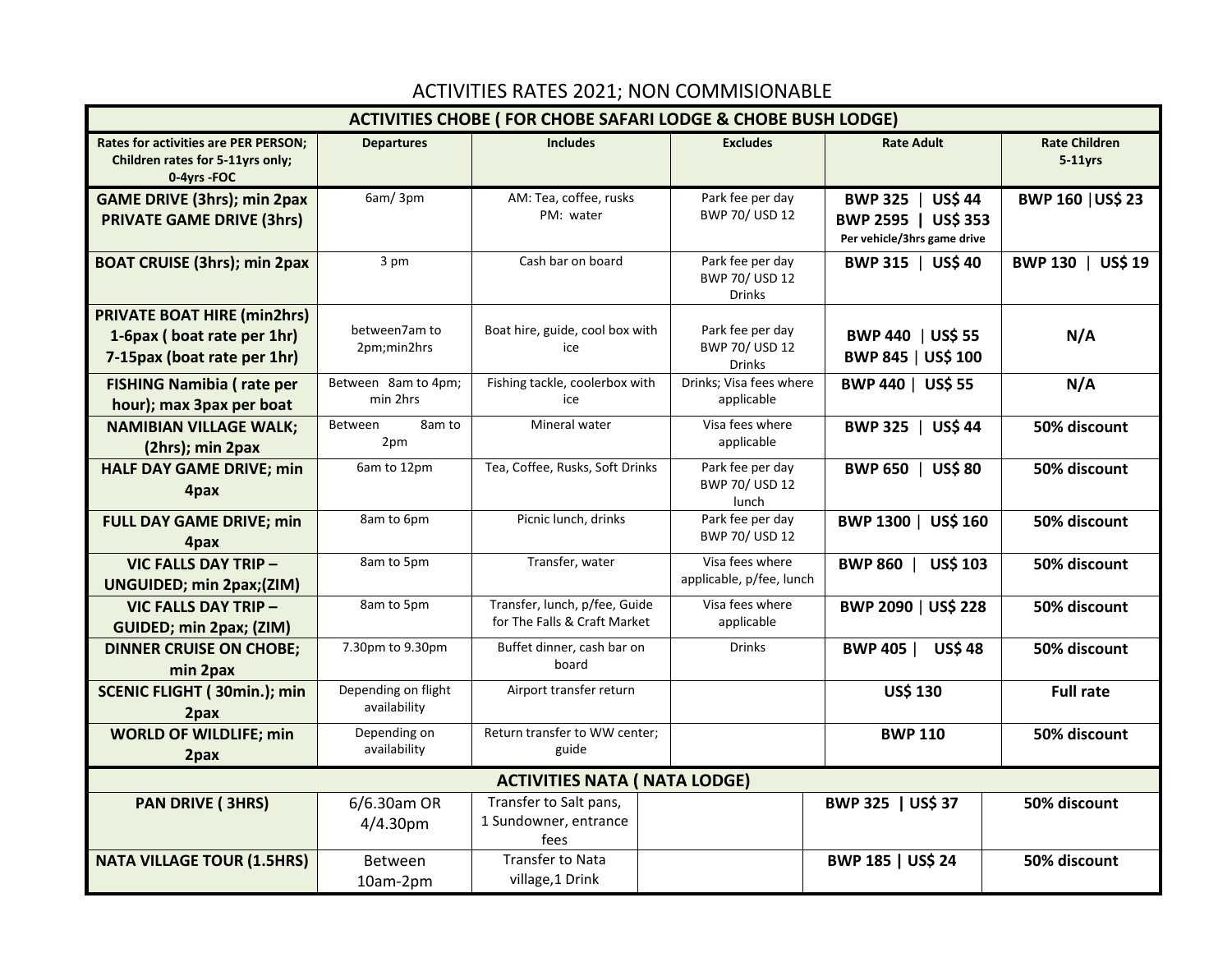## ROAD TRANSFER RATES 2021; NON COMMISIONABLE

| Mineral water during a transfer included;<br>Visa fees where applicable excluded | Rates are per person; min of 2pax. Children rates 5-11yrs 50% of adult rate |
|----------------------------------------------------------------------------------|-----------------------------------------------------------------------------|
| <b>VICTORIA FALLS TOWN - KASANE; ONE WAY</b>                                     | <b>US\$75</b>                                                               |
| <b>VICTORIA FALLS TOWN - KASANE; RETURN</b>                                      | <b>US\$ 90</b>                                                              |
| <b>VICTORIA FALLS AIRPORT - KASANE; ONE WAY</b>                                  | <b>US\$ 85</b>                                                              |
| <b>VICTORIA FALLS AIRPORT - KASANE; RETURN</b>                                   | <b>US\$ 100</b>                                                             |
| <b>LIVINGSTONE TOWN - KASANE; ONE WAY</b>                                        | <b>US\$85</b>                                                               |
| LIVINGSTONE AIRPORT - KASANE; ONE WAY                                            | <b>US\$ 85</b>                                                              |
| <b>KAZUNGULA BORDER - KASANE; ONE WAY</b>                                        | <b>US\$ 20</b>                                                              |

| <b>CONTACT</b>                         | <b>E-MAIL</b>                      | <b>TELEPHONE</b> |
|----------------------------------------|------------------------------------|------------------|
| <b>MARKETING</b>                       | marketing@underonebotswanasky.com  | + 267 6250 336   |
|                                        |                                    |                  |
| <b>CHOBE SAFARI LODGE RESERVATIONS</b> | reservations@chobesafarilodge.com  | + 267 6250 336   |
|                                        | reservations2@chobesafarilodge.com |                  |
|                                        | reservations3@chobesafarilodge.com |                  |
| <b>CHOBE BUSH LODGE RESERVATIONS</b>   | reservations@chobebushlodge.com    | + 267 6250 336   |
| <b>NATA LODGE RESERVATIONS</b>         | reservations@natalodge.com         | +267 6200 070    |